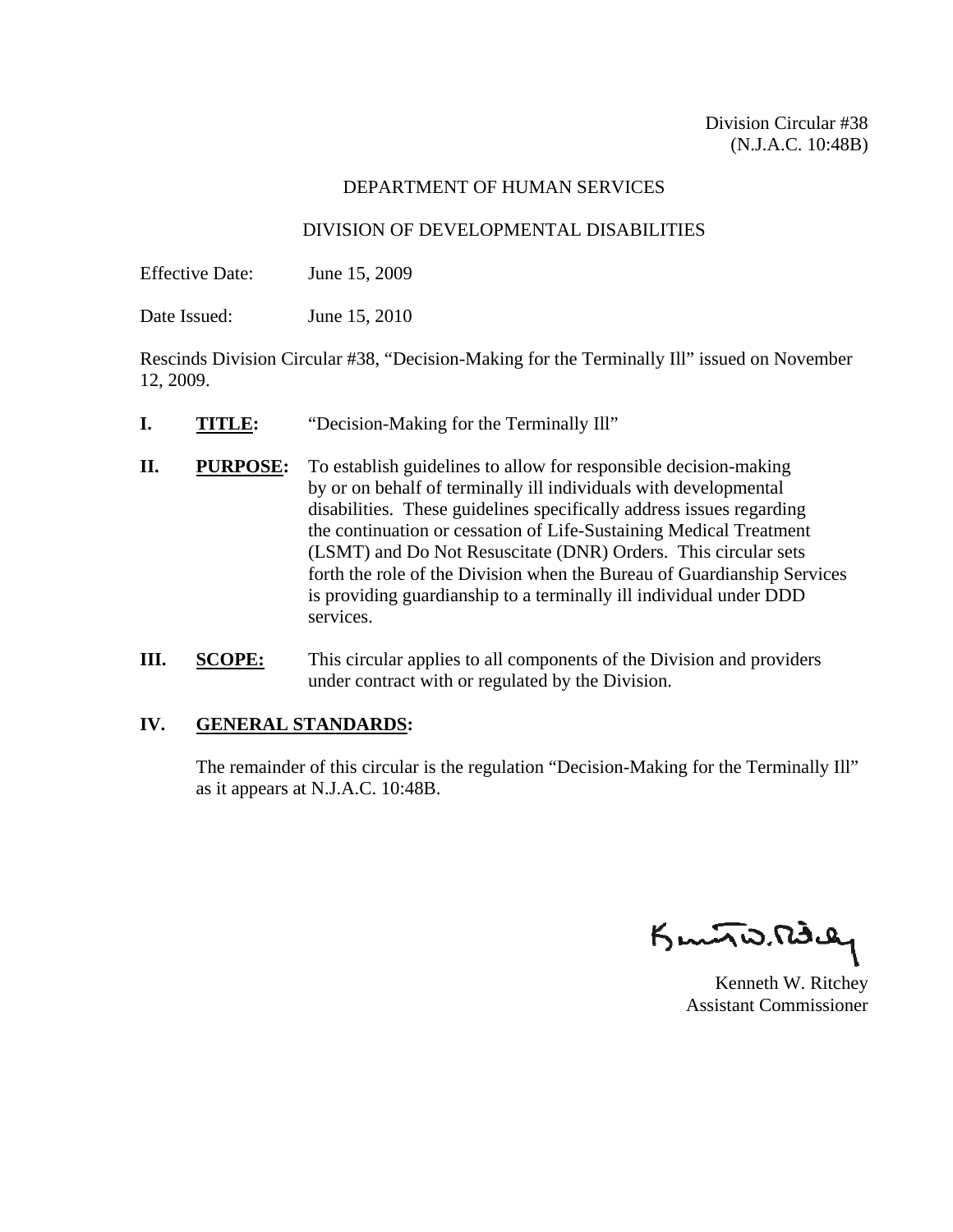#### SUBCHAPTER 1. GENERAL PRINCIPLES

#### **10:48B-1.1 General Principles**

- (a) Staff of the Division shall be guided by the following principles with respect to decision making for terminally ill:
	- 1. Concerning ethical issues:
		- i. The provision of appropriate end-of-life treatment for terminally ill individuals with developmental disabilities can raise some special ethical concerns. This is particularly the case for individuals with developmental disabilities who are receiving services from the State of New Jersey. On the one hand, the State has a special responsibility to protect individuals with developmental disabilities from all forms of discrimination, including medical treatment discrimination, based solely on the presence of a developmental disability. On the other hand, individuals with developmental disabilities who are terminally ill should not be subjected to medical interventions at the end-of-life simply because the State wishes to avoid the appearance of discrimination, that is, a perception that medical interventions are being withheld solely because of an individual's disabilities. Persons with developmental disabilities, as any other citizen, have the right to receive quality palliative care and the right to refuse medical treatment.
		- ii. Medical ethics has created a patient-centered framework for weighing the ethical obligation to provide interventions vs. the ethical decision to withhold and/or withdraw medical interventions. This framework identifies five major elements:
			- (1) The effectiveness of treatment;
			- (2) The benefit of the treatment;
			- (3) The burden of the treatment;
			- (4) The ratio of benefit to burden; and
			- (5) An understanding of the wishes, values and goals expressed by the individual or a surrogate acting on his or her behalf.
		- iii. To the extent possible, individuals with developmental disabilities who are receiving services from the State of New Jersey should receive the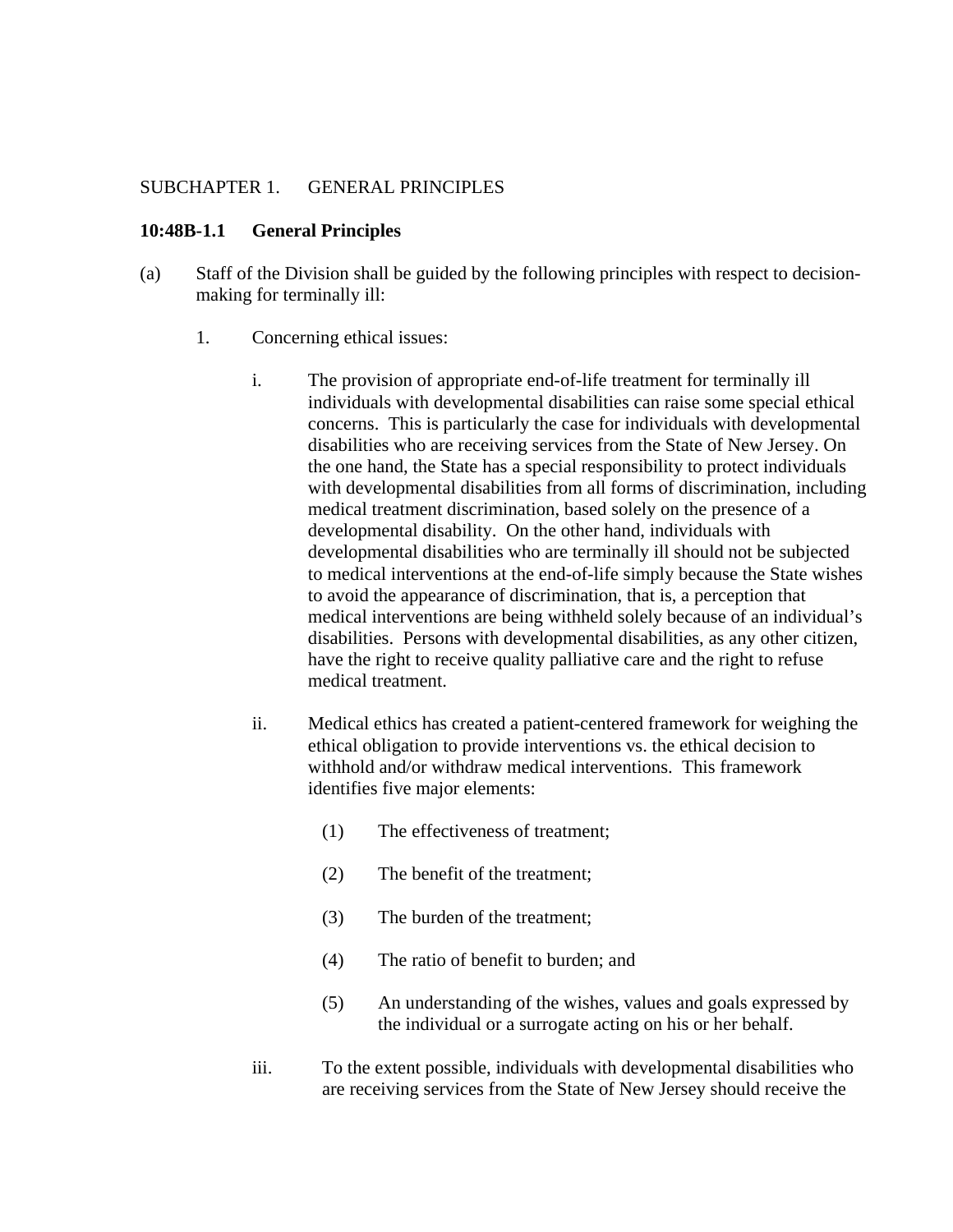highest quality medical treatment and assessment available, including end-of-life care. Individuals acting on their behalf should seek to weigh the benefits and burdens of treatment in considering the best interest of the individual, that is, they should strive to avoid under-treatment, as well as over-treatment at the end of life. Finally, in all instances, they should make every effort to protect and nourish the dignity of individuals with developmental disabilities confronting terminal illnesses.

- 2. Concerning palliative care:
	- i. Individuals with developmental disabilities who are terminally ill should have access to the highest quality of palliative care. Palliative care encompasses a comprehensive approach to meeting the multi-dimensional needs of terminally ill individuals. It includes the provision of the appropriate medical, emotional, physical, psychosocial and spiritual support and care for the terminally ill individual.
	- ii. A special dimension of a palliative care program is the provision of appropriate medications and therapies designed to alleviate the pain and suffering of the terminally ill individual. The provision of appropriate pain management for individuals with developmental disabilities who are terminally ill presents some special challenges because often the individual may be unable to adequately express the severity and locus of pain and suffering. Therefore, particular attention needs to be paid to this aspect of end-of-life care by health care professionals who are trained to meet this need.
	- iii. In some instances, individuals with developmental disabilities who are terminally ill may benefit from a hospice program capable of providing comprehensive end-of-life care. Terminally ill individuals should have access to hospice care whenever appropriate. A hospice program may be provided in virtually any type of living arrangement, including, but not limited to, a health care facility specifically designed for hospice care, in a hospital, in a long-term health care facility, in a developmental center, in a community residence as defined in N.J.A.C. 10:44A or 10:44B, or in a private home.
	- iv. Good end-of-life care for terminally ill individuals often requires the administration of care in a setting familiar to the individual. This can contribute immensely to the emotional and psychological wellbeing of the individual. Accordingly, the Division will seek to utilize generic and specialized resources towards providing appropriate hospice care to terminally ill individuals within developmental centers and community residences in New Jersey.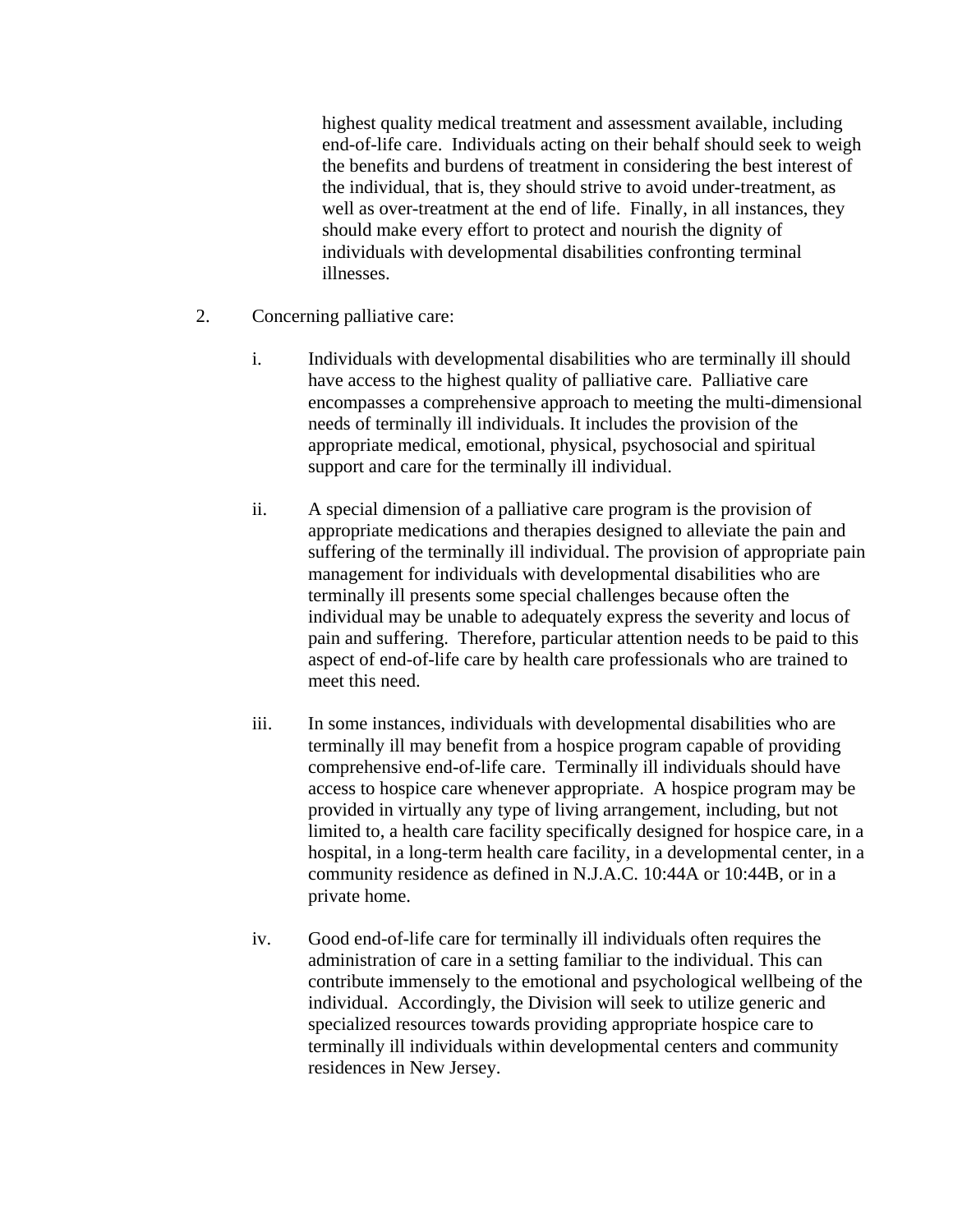- 3. Concerning Ethics Committees
	- i. Ethics Committee members shall have knowledge, experience and/or training regarding ethical issues pertaining to end-of-life care and the unique characteristics of individuals with developmental disabilities.

#### SUBCHAPTER 2. DEFINITIONS

#### **10:48B-2.1 Definitions**

The following words and terms, as used in this chapter, shall have the following meanings, unless the context clearly indicates otherwise:

"Advance Directive" means a written document executed in accordance with the requirements of the New Jersey Advance Directive for Health Care Act, N.J.S.A. 26:2H-53 et seq. It is a written instruction stating the individual's general treatment philosophy and objectives, and/or the individual's specific wishes regarding the provision, withholding or withdrawal of any form of health care, including life sustaining medical treatment. It may also be used for the individual to name a health care representative to make medical decisions on behalf of the individual, if he or she loses capacity.

"Attending physician" means the physician selected by, or assigned to, the individual who has primary responsibility for the treatment and care of the individual.

"Bureau of Guardianship Services (BGS)" means the unit within the Department of Human Services, which has the responsibility and authority to provide guardianship of the person to individuals in need of such services (N.J.A.C. 10:45-1.2).

"Capacity" means an individual's ability to understand and appreciate the nature and consequences of health care decisions, including the benefits and risks of each, and alternatives to any proposed health care, and to reach an informed decision on his or her own behalf. An individual's decision-making capacity is evaluated relative to the demands of a particular health care decision.

"Disability Rights New Jersey (DRNJ)" means the organization designated by the Governor to be the agency to implement, on behalf of the State of New Jersey, the Protection and Advocacy System established under the Developmental Disabilities Assistance and Bill of Rights Act, 42 U.S.C. §§ 15041-15045.

"Do Not Resuscitate (DNR) Order" means a physician's written order not to attempt cardiopulmonary resuscitation in a hospital or out-of-hospital situation in the event the individual suffers cardiac or respiratory arrest.

"Emergency care" means immediate treatment provided to a sudden, acute and unanticipated medical crisis in order to avoid injury, impairment or death.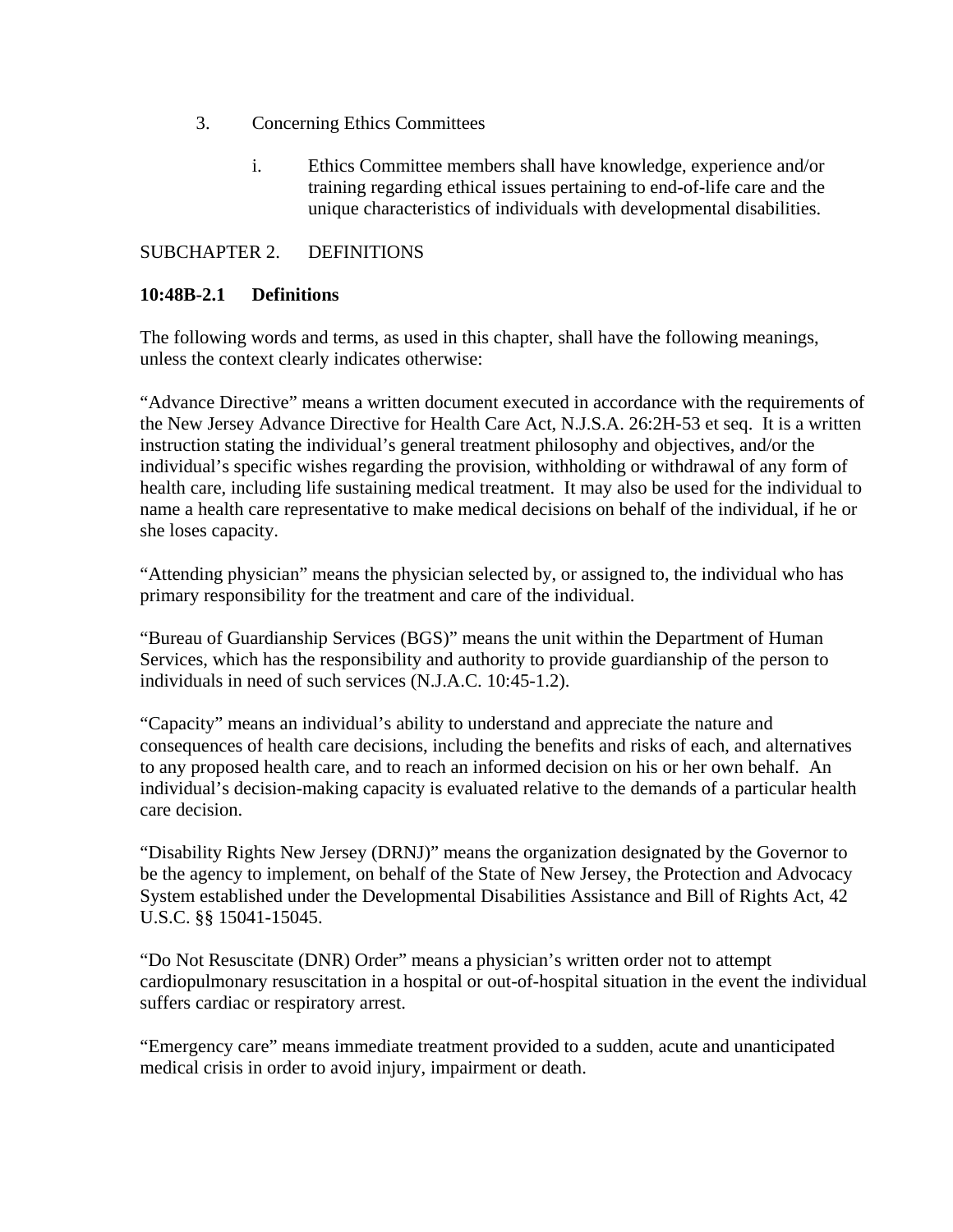"Ethics Committee" means a multi-disciplinary standing committee, which shall be recognized by the Assistant Commissioner of Legal, Regulatory and Guardianship Services, or his or her designee, pursuant to N.J.A.C. 10:48B-3.1, and shall have a consultative role, when the Bureau of Guardianship Services is the guardian, in reviewing a recommendation for a "Do Not Resuscitate Order" (DNR) or for withholding or withdrawing an individual's life-sustaining medical treatment.

"Health care facility" means a hospital, a residential health care facility or nursing home, an assisted living facility, a developmental center, or a private residential facility licensed under N.J.A.C. 10:47. Community residences licensed under N.J.A.C. 10:44A or 10:44B are not health care facilities.

"Hospice" means a program, which is licensed by the New Jersey Department of Health and Senior Services to provide palliative services to terminally ill individuals in the individual's home or place of residence, including medical, nursing, social work, volunteer and counseling services.

"Immediate family" means spouse, civil union partner as defined in P.L. 2006, c. 103, children, parents and siblings. Immediate family may also include individuals less closely related to the individual by blood or marriage, but who have been interested and involved with the individual's welfare.

"Life sustaining medical treatment (LSMT)" means the use of any medical device or procedure, artificially provided fluids and nutrition, drugs, surgery, or therapy that uses mechanical or other artificial means to sustain, restore or supplant a vital bodily function and thereby increase the expected life span of the individual.

"Medically contraindicated" means that to a reasonable degree of medical certainty, CPR will be unsuccessful in restoring cardiac and respiratory function, or that the individual will experience repeated arrest in a short time period before death occurs or that CPR would impose unwarranted physical trauma on the patient in light of the individual's medical condition and the expected outcome of resuscitation for the individual.

"Palliative care" means a holistic approach to individual care, integrating medical, psychosocial, and spiritual elements, in the presence of an incurable progressive illness that is expected to end in death. Designed to decrease the severity of pain, suffering, and other distressing symptoms, palliative care recognizes that dying is part of living. Palliative care is provided to the individual, the family, and others involved in the individual's illness by an interdisciplinary healthcare team, including nurses, social workers, chaplains, and physicians. The expected outcome of palliative care is to enable the individual to experience an improved quality of life.

"Permanently unconscious" means a medical condition that has been diagnosed in accordance with currently accepted medical standards, and with reasonable medical certainty, as total and irreversible loss of consciousness and capacity for interaction with the environment. The term "permanently unconscious" includes, but is not limited to, a persistent vegetative state or irreversible coma.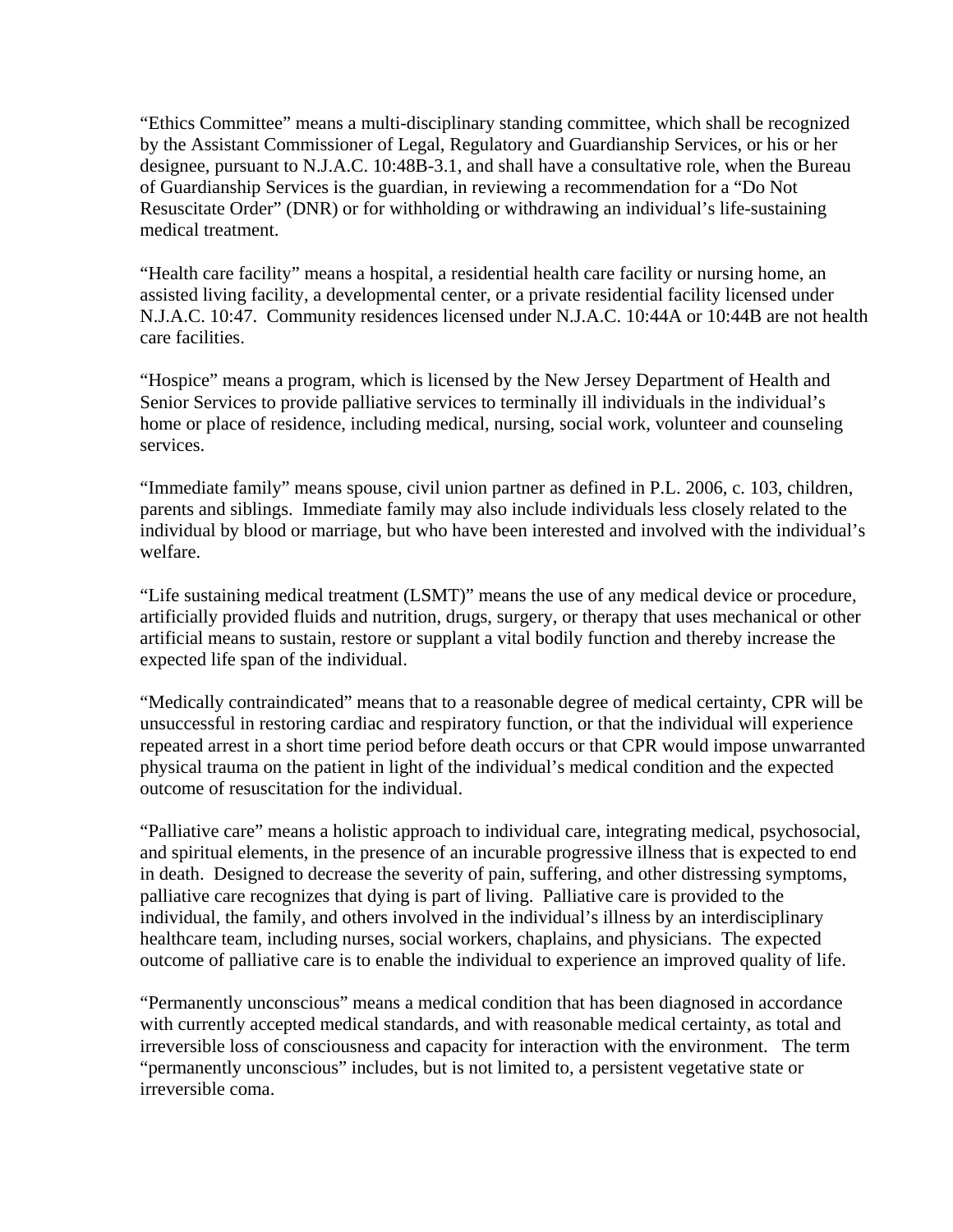"Regional Long Term Care Ethics Committee" means a multi-disciplinary body of individuals, at least two of whom have completed the training program sponsored by the Office of the Ombudsman for the Institutionalized Elderly. Regional Long Term Care Ethics Committees provide to the long-term care community expertise of multi-disciplinary members who offer case consultation and support to residents and health care professionals who are facing ethical dilemmas (N.J.A.C. 8:39-5). Regional Long Term Care Ethics Committees also provide education for residents and families, health care professionals and the local community (N.J.A.C. 8:39-13.4). Regional Long Term Care Ethics Committees provide policy development to enhance facilities' ethical decision-making.

"Supportive care plan" means a plan of care to be developed by the health care facility for each individual for whom a Do Not Resuscitate (DNR) Order is proposed. The plan is individualized to meet the individual's needs and shall consider fluid/intravenous therapies, nutrition, symptom management/medication, invasive diagnostic and therapeutic procedures including, but not limited to, mechanical ventilation, kidney dialysis, pulmonary, arterial or venous catheters, transfusions, laboratory, x-ray and other tests. This plan shall also include non-medical interventions that address the individual's psychosocial and spiritual needs and may include complementary therapies, such as aromatherapy, music therapy, pet therapy, and the like.

"Terminally ill individual" means an individual receiving services from the Division, who is under medical care and has reached the terminal stage of an irreversibly fatal illness, disease or condition and the prognosis of the attending physician and at least one other physician asserts that the medical prognosis indicates a life expectancy of one year or less if the irreversibly fatal illness, disease or condition continues on its normal course of progression, based upon reasonable medical certainty.

# SUBCHAPTER 3. ETHICS COMMITTEES

### **10:48B-3.1 Recognition of Ethics Committees**

- (a) The Assistant Commissioner or his or her designee shall recognize acute care hospital Ethics Committees and standing Ethics Committees to be independent of the Division of Developmental Disabilities that shall be available for consultation to BGS whenever end of-life decision-making issues arise.
	- 1. An Ethics Committee, other than an acute care hospital Ethics Committee, shall assure to the Division the following:
		- i. Knowledge, experience, and/or training regarding ethical issues pertaining to end-of-life care decision-making;
		- ii. The ability to be available for case consultation in a prompt and expeditious manner proportionate to the urgency of the situation. An absolute minimum of three members of the Ethics Committee must be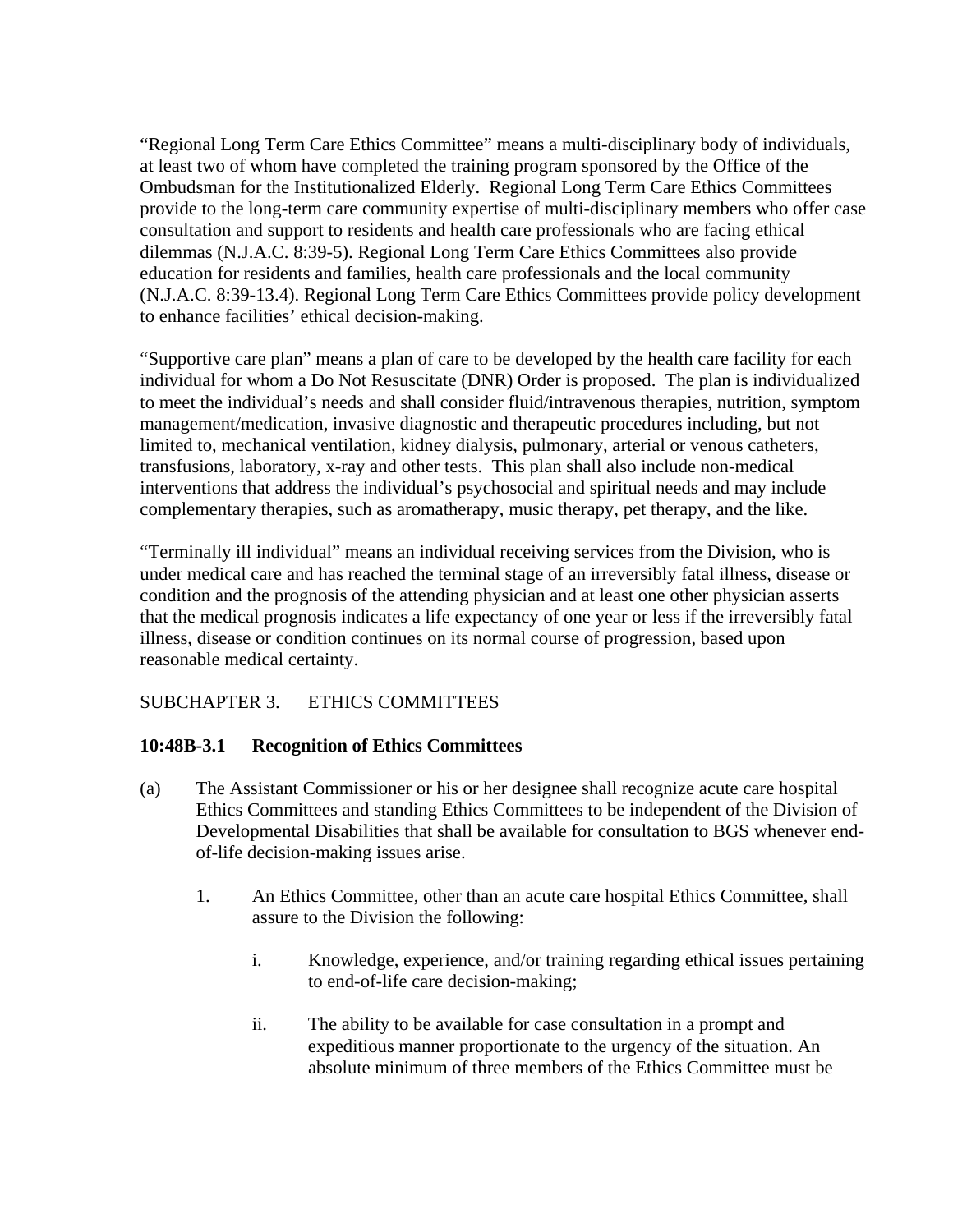involved to provide consultation for any case regardless of the degree of urgency thereof; and

- iii. Knowledge, experience, and/or training regarding the nature and characteristics of individuals with developmental disabilities.
- 2. While Hospital Ethics Committees are not required to assure to (a) 1 above, they are expected to meet those requirements as part of the Ethics Committee protocol.
- (b) After an Ethics Committee has been recognized by the Assistant Commissioner, or his or her designee, for end-of-life consultation, the chairperson of the Ethics Committee shall assure the continuing applicability of the elements contained under (a) above.
- (c) Each Ethics Committee shall include a membership of no less than five individuals optimally drawn from different disciplines. Ideally, the membership should include:
	- l. A non-attending physician;
	- 2. A non-attending nurse;
	- 3. A social worker;
	- 4. A member of the clergy;
	- 5. An ethicist;
	- 6. A lawyer;
	- 7. At least one member of the community interested in and experienced with individuals with developmental disabilities; and
	- 8. A licensed health care professional with expertise in the medical concerns of the individual.

### SUBCHAPTER 4. DECISION-MAKING CAPACITY

### **10:48B-4.1 Determination of terminally ill individual's capacity regarding either Do Not Resuscitate (DNR) orders or the withholding or withdrawing of life sustaining medical Treatment (LSMT)**

(a) It is the attending physician's role to recommend a course of treatment for a terminally ill individual or an individual in a permanently unconscious state, including a Do Not Resuscitate (DNR) Order and/or the initiation, withholding or withdrawing of life sustaining medical treatment (LSMT). In some instances, the attending physician may recommend a DNR order when the act of cardio pulmonary resuscitation is contraindicated due to the medical condition and/or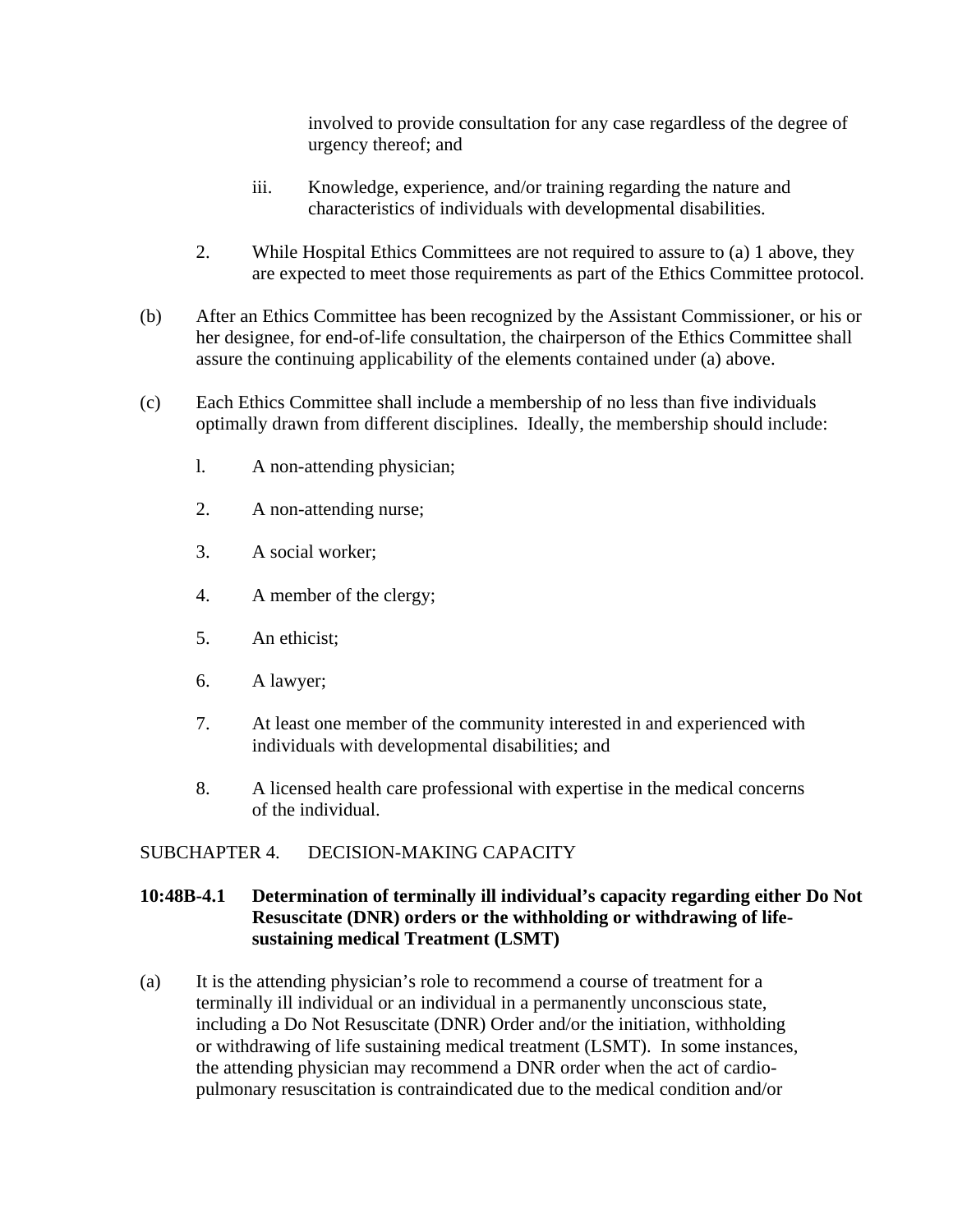age of the individual and could cause more physical harm than benefit.

- (b) To the extent possible, Division staff shall provide to the attending physician any information or records pertinent to the issue of whether a terminally ill individual may or may not have the capacity to make medical treatment decisions, including documents such as a previous adjudication of incapacity or a determination by the Chief Executive Officer (CEO) of a developmental center or Regional Administrator of a Division community services office that the individual has capacity to make medical treatment decisions.
- (c) If the attending physician recommends a DNR Order or the initiation, withdrawal or withholding of LSMT, the physician must determine whether the individual has the capacity to make these medical treatment decisions. In some instances, the individual may not have the capacity to make major medical decisions, but may have the capacity to express some preferences about treatment options in the face of a terminal illness. The attending physician should make an effort to determine the preferences of the individual, and these should be considered in the development of the final treatment plan. If an individual who lacks decision-making capacity clearly expresses or manifests the contemporaneous wish that medically appropriate measures utilized to sustain life be provided, that wish shall take precedence over any contrary recommendation or determination.
- (d) The attending physician may consider information supplied by the Division staff BGS, or other interested persons to determine whether the terminally ill individual has the capacity to make medical decisions.
- (e) The attending physician shall determine whether the patient lacks capacity to make a particular health care decision. The determinations shall be stated in writing, shall include the attending physician's opinion concerning the nature cause, extent, and probable duration of the patient's incapacity, and shall be made a part of the patient's medical records.
- (f) The attending physician's determination of a lack of decision-making capacity shall be confirmed by one or more physicians. The opinion of the confirming physician shall be stated in writing and made a part of the patient's record in the same manner as that of the attending physician. Confirmation of a lack of decision- making capacity is not required when the patient's lack of decision-making capacity is clearly apparent, and the attending physician and the legal guardian or health care representative agree that confirmation is unnecessary.
- (g) If the attending physician or the confirming physician determines that a patient lacks decision-making capacity because of a mental or psychological impairment or a developmental disability, and neither the attending physician or the confirming physician has specialized training or experience in diagnosing mental or psychological conditions or developmental disabilities of the same or similar nature, a determination of a lack of decision-making capacity shall be confirmed by one or more physicians with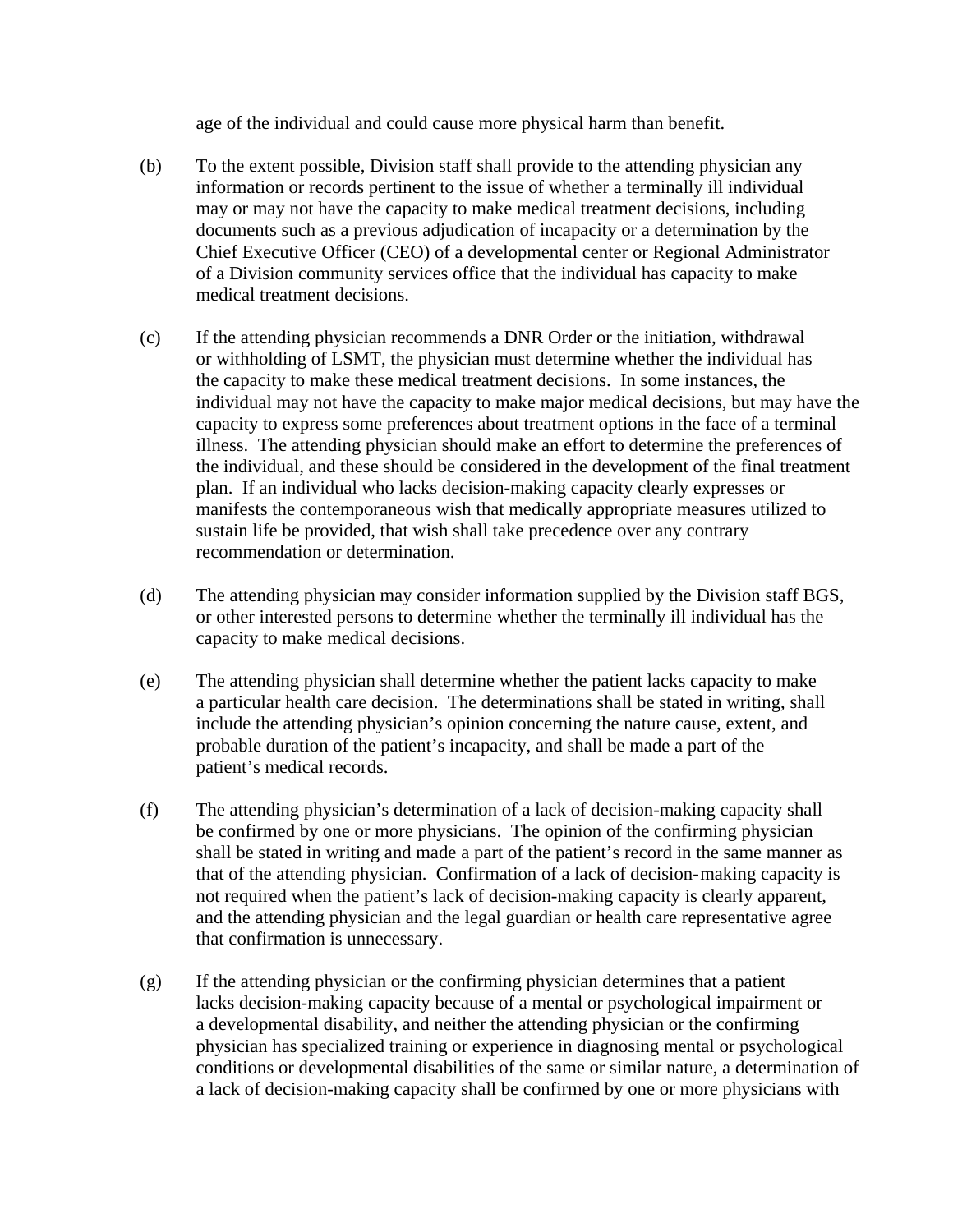appropriate specialized training or experience. The opinion of the confirming physician shall be stated in writing and made a part of the patient's record in the same manner as that of the attending physician.

(h) The attending physician will notify the individual, the guardian or the immediate family when the individual is determined to lack capacity to make a particular healthcare decision, the right to appeal this decision and how to appeal.

## SUBCHAPTER 5. INDIVIDUALS WITH CAPACITY TO MAKE MEDICAL DECISIONS

### **10:48B-5.1 Individuals with capacity to make medical decisions**

If the attending physician has determined that a terminally ill individual has capacity to make informed major medical decisions on his or her own behalf, the individual shall make decisions regarding any proposed DNR Order and/or the withholding or withdrawing of LSMT.

## SUBCHAPTER 6. INDIVIDUALS WITHOUT CAPACITY TO MAKE MEDIAL DECISIONS FOR WHOM BGS IS NOT PROVIDING GUARDIANSHIP SERVICES

### **10:48B-6.1 Individuals without capacity to make medical treatment decisions for whom BGS is not providing guardianship services**

- (a) If the attending physician has determined that a terminally ill individual or an individual in a permanently unconscious state, not receiving guardianship services from BGS, lacks the capacity to make major medical decisions, decision-making in regard to medical treatment shall proceed according to the following guidelines:
	- 1. If the individual has a guardian other than BGS and is in a healthcare facility operated or funded by the Division, a DNR Order or an order for the withholding or withdrawing of LSMT may be issued upon the recommendation of the attending physician and with the consent of the private guardian. An Ethics Committee review, independent of the healthcare facility, can occur if requested by the attending physician, the legal guardian or an interested party. The head of service of the Division component responsible for the individual, or his or her designee, shall provide written notice of the entry of the order to Disabilities Rights New Jersey (DRNJ) no later than the next business day;
	- 2. If the individual is in a health care facility not funded by the Division, decisionmaking regarding the issuance of a DNR Order or the withholding or withdrawing of LSMT shall be addressed in accordance with the policies, procedures, and practices of the health care facility; and
	- 3. If it is determined and confirmed by a second physician that the individual lacks the capacity to make medical treatment decisions and the individual does not have a guardian appointed for him or her, an emergent application for the appointment of a guardian should be initiated.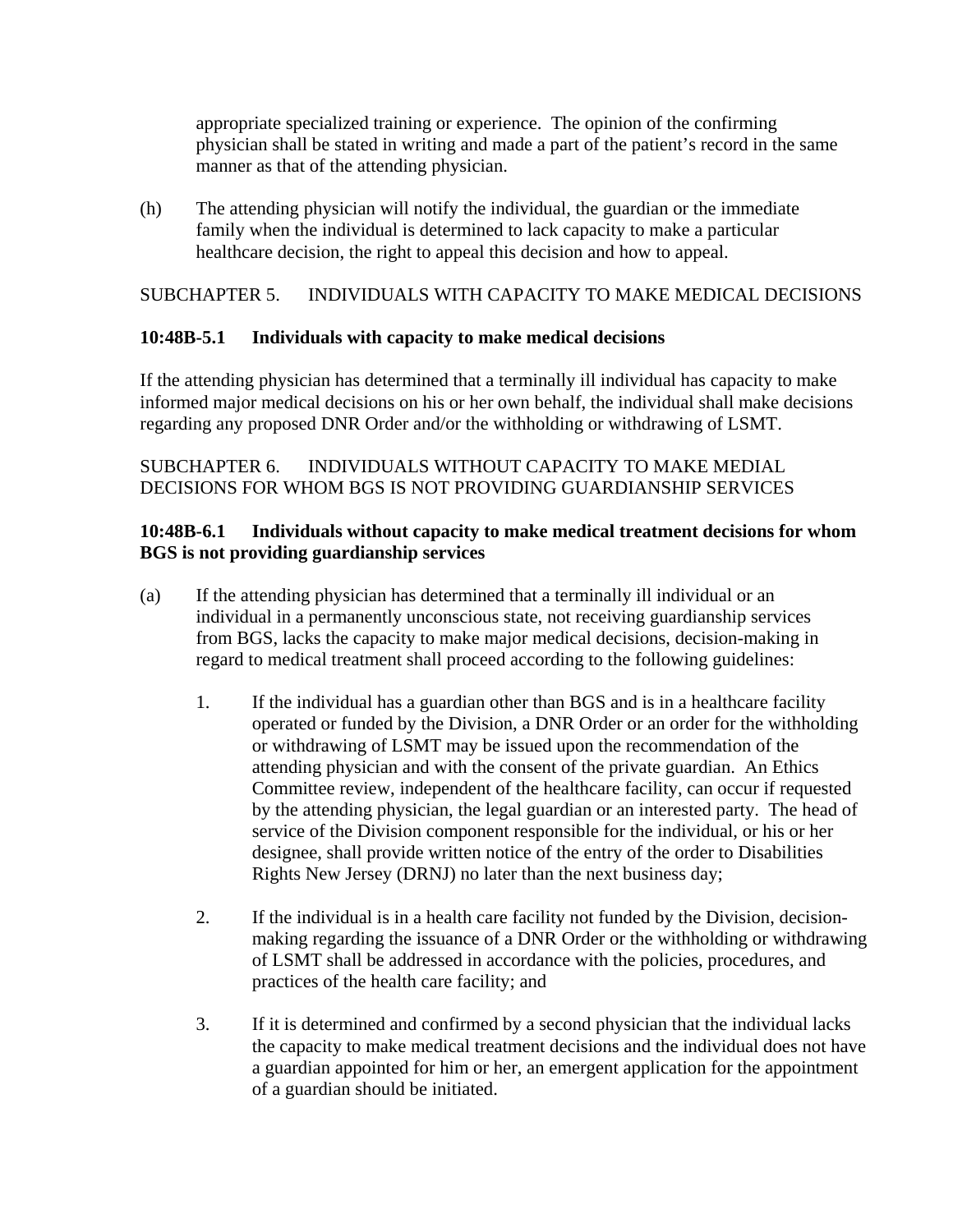# SUBCHAPTER 7. INDIVIDUALS WITHOUT CAPACITY TO MAKE MEDICAL TREATMENT DECISIONS FOR WHOM BGS IS PROVIDING GUARDIANSHIP

## **10:48B-7.1 Individuals without capacity to make medical treatment decisions for whom BGS is providing guardianship**

If the attending physician has determined that a terminally ill individual or an individual in a permanently unconscious state for whom BGS is providing guardianship lacks the capacity to make medical decisions, and the physician is recommending the withholding or withdrawing of LSMT, the recommendation shall be referred to an Ethics Committee recognized by the Assistant Commissioner or his or her designee, pursuant to N.J.A.C. 10:48B-3.1, for review.

# **10:48B-7.2 Role and functions of Ethics Committees**

The Chief of BGS or his or her designee shall solicit consultation from a recognized Ethics Committee whenever consent for withholding or withdrawing LSMT is being requested by the attending physician. The Ethics Committee shall meet as soon as possible depending upon the urgency of the situation.

### **10:48B-7.3 Withholding or withdrawing life-sustaining medical treatment (LSMT) for individuals for whom BGS is providing guardianship services**

- (a) The following procedures shall be followed:
	- 1. When a recommendation to authorize the withholding or withdrawal of LSMT is received by staff of BGS, the recommendation shall be referred to an Ethics Committee recognized by the Assistant Commissioner or his or her designee, pursuant to N.J.A.C. 10:48B-3.1, for review.
		- i. In preparation for presentation of a recommendation for withholding or withdrawing LSMT to an Ethics Committee recognized by the Assistant Commissioner or his or her designee, the Chief of BGS or his or her designee shall:
			- (1) Request a search of the individual's records to determine whether or not an advance directive exists;
			- (2) Obtain a description in writing from the attending physician of the diagnosis and prognosis of the individual, which substantiates the reasonableness of withholding or withdrawing potentially LSMT based upon the finding that such treatment would be more burdensome than beneficial, and contrary to the individual's best interest;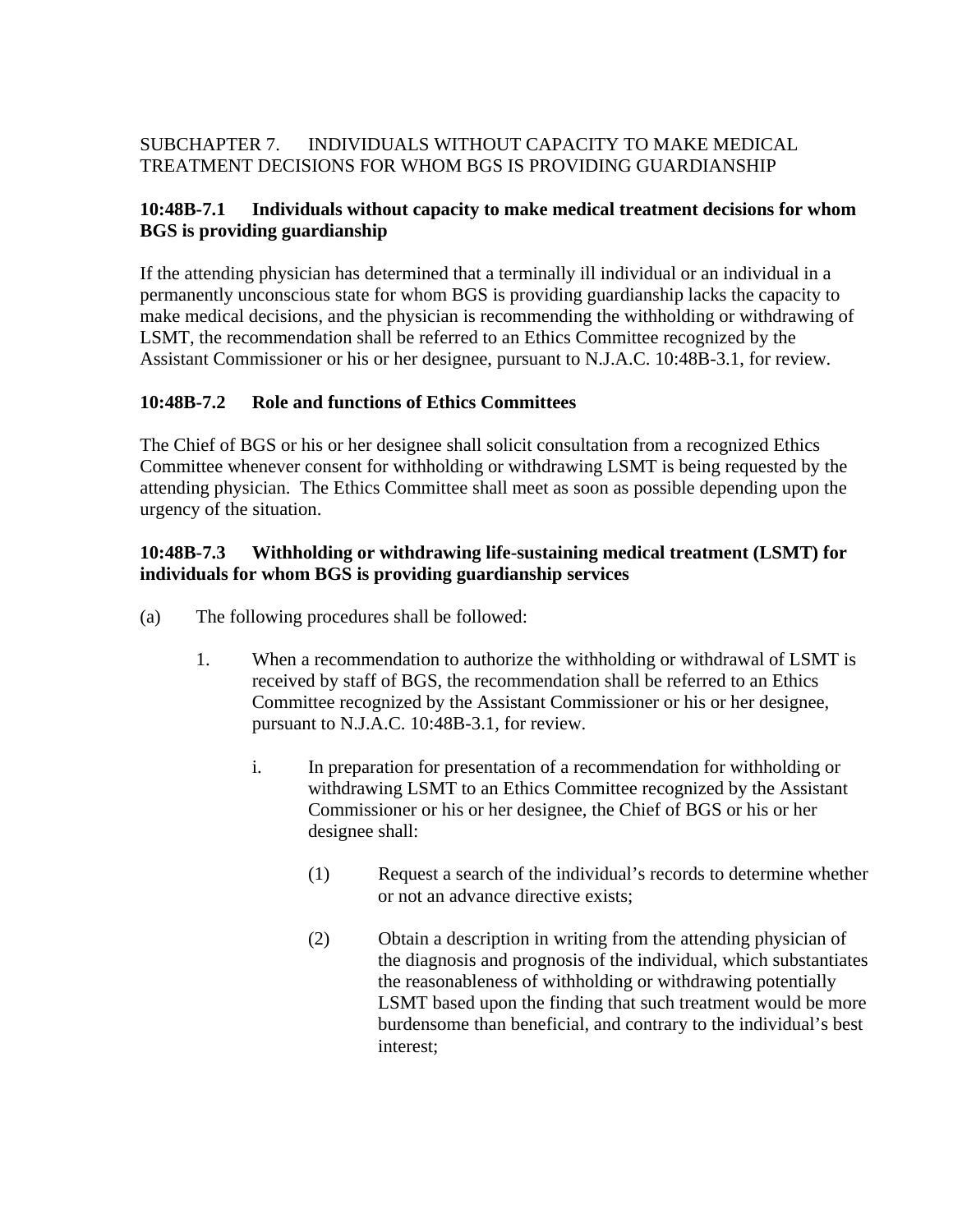- (A) The attending physician will include in the written description specific treatment recommendations for the individual.
- (3) Obtain a second opinion that confirms the individual's diagnosis and prognosis; and
- (4) Develop a profile detailing the relevant factors in consideration to withhold or withdraw potentially LSMT including, but not limited to: permanently unconscious state, uncontrolled pain, severe and permanent physical and mental deterioration or other criteria.
- ii. When the information under (a) 1i above has been gathered, BGS will request a review by a recognized Ethics Committee. In accordance with N.J.A.C. 10:48B-3.1(a) and 7.2(a), the Ethics Committee shall have a consultative role in reviewing a request to withhold or withdraw potentially LSMT.
- iii. When considering a request to withhold or withdraw potentially LSMT, the members of the Ethics Committee shall consider:
	- (1) The recommendation of the attending physician, including the diagnosis, prognosis, and medical treatment plan for the individual;
	- (2) A confirmation of the diagnosis and prognosis of the individual by a second physician;
	- (3) The wishes of the individual as may have been expressed in an advance directive;
	- (4) The contemporaneous wishes of the individual, if available;
	- (5) The benefits and burdens to the individual of initiating or continuing potentially LSMT;
	- (6) The wishes of the individual's family members or other interested persons;
	- (7) The "best interest" standard as applied with respect to withholding or withdrawing LSMT, excluding consideration of any pre-existing, non-terminal developmental disability, the benefits or burdens to third parties or the cost of continuing medical treatment;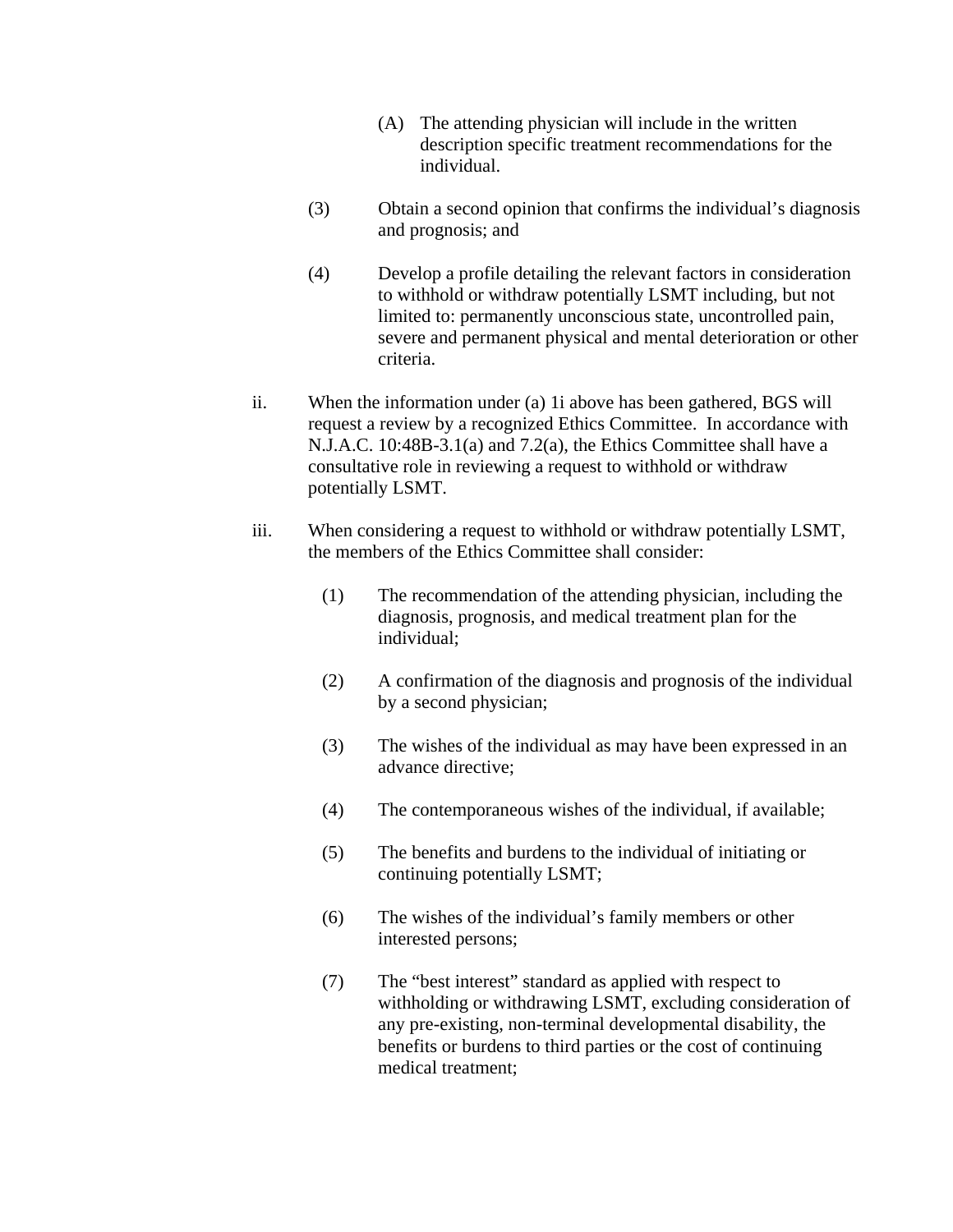- (8) Medical treatment support plan for the individual; and
- (9) Any additional information deemed relevant to the decision.
- iv. The Ethics Committee shall invite the Chief of BGS or his or her designee, as well as a representative of DRNJ, to attend the meeting.
- v. If a majority of the members of the Ethics Committee agree that it would be appropriate to withhold or withdraw potentially LSMT, this recommendation shall be forwarded in writing to the chief of BGS or his or her designee immediately.
- 4. If a majority of the members of the Ethics Committee agree that the withholding or withdrawing of LSMT would be inappropriate, or are unable to reach a consensus, this shall be reported to the chief of BGS or his or her designee. The chief of BGS or his or her designee will make the decision as to rendering or withholding consent.

### **10:48B-7.4 Procedures for rendering decision**

- (a) If the Ethics Committee recommends withholding or withdrawing of LSMT and DRNJ participates in the meeting, the Chief of BGS or his or her designee may make a decision immediately following the meeting. If the Chief of BGS or his or her designee decides to withdraw or withhold LSMT and DRNJ does not express an objection, consent can be given at that time. BGS shall prepare a certification pursuant to (b) below.
- (b) If DRNJ does not participate in the Ethics Committee meeting and the Ethics Committee recommends withholding or withdrawing LSMT, and the Chief of BGS or his or her designee concurs with the recommendation, the Chief or his or her designee shall prepare a certification outlining the following:
	- 1. The recommendation of the Ethics Committee;
	- 2. The request of the attending physician, including a diagnosis and prognosis and a medical treatment plan;
	- 3. A second opinion from another physician;
	- 4. A history of individual's abilities and a progression of his or her illness;
	- 5. The disposition of the family members, if any;
	- 6. The BGS guardian's observations of the individual;
	- 7. The recommended medical treatment support plan;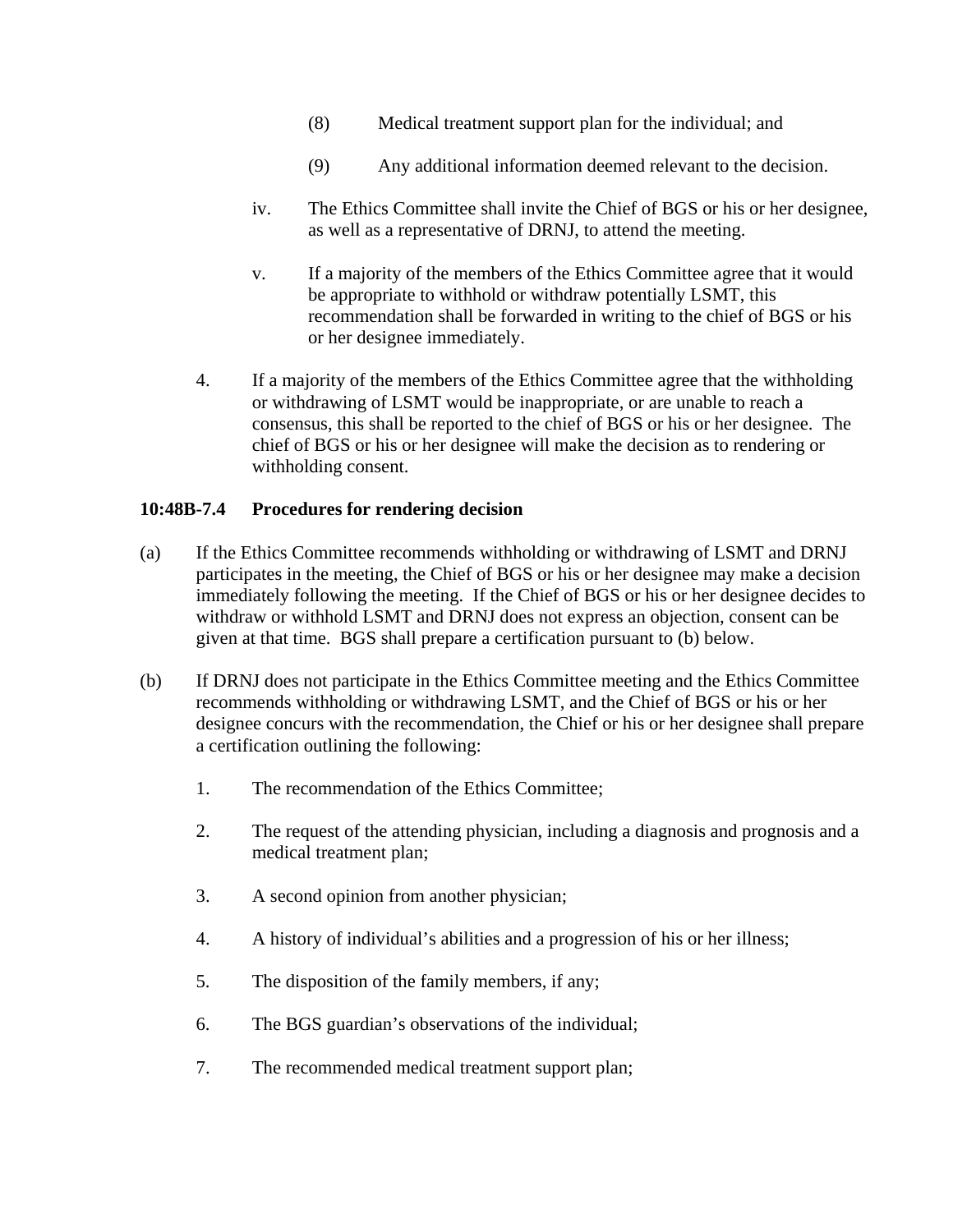- 8. The wishes of the individual in an advanced directive, if one exists;
- 9. The recommendations of BGS staff; and
- 10. Any other information deemed relevant to the decision.
- (c) The Chief of BGS or his or her designee shall forward the certification to DRNJ no later than the next business day. DRNJ shall notify BGS regarding any objection by way of a written communication no later than one business day after receipt of the certification. If DRNJ raises no objection to BGS's determination, the Chief of BGS or his or her designee shall authorize the withholding or withdrawing of LSMT.
- (d) If the Chief of BGS or his or her designee disagrees with, or has questions about, a recommendation of the Ethics Committee to withhold or withdraw potentially LSMT, he or she shall request a second review by the Ethics Committee in order to discuss the issues in question. If, after the second review, the Chief of BGS or his or her designee makes the decision not to consent to the request to withhold or withdraw LSMT, the order shall not be written. The Chief of BGS or his or her designee shall state in writing the reasons why consent has been denied. Copies of this statement shall be provided to the attending physician, the Ethics Committee and DRNJ.
- (e) Any interested party may seek resolution by a court of competent jurisdiction, in the event that he or she disagrees with the decision made by the Chief of BGS or his or her designee.
- (f) In the event an interested party, including the Public Advocate and/or DRNJ, objects to the decision of the Chief of BGS or his or her designee to withhold or withdraw LSMT, the decision will not be implemented without a court order.

### **10:48B-7.5 Do Not Resuscitate (DNR) Orders for individuals receiving BGS services**

- (a) The following procedures shall be followed when a recommendation has been made by the attending physician to execute a DNR Order for an individual for whom BGS is providing guardianship services.
	- 1. The attending physician will submit a written recommendation for a DNR Order indicating the diagnosis and prognosis of the individual and the benefit or not if Cardiopulmonary Resuscitation (CPR) is instituted. If the individual is not terminally ill or permanently unconscious and the attending physician is recommending that CPR is medically contraindicated for the individual, the attending physician will specify in the written recommendation the reasons CPR is contraindicated.
	- 2. The staff of BGS will search the records for an advance directive or seek information on a contemporaneous or previously expressed wish of the individual.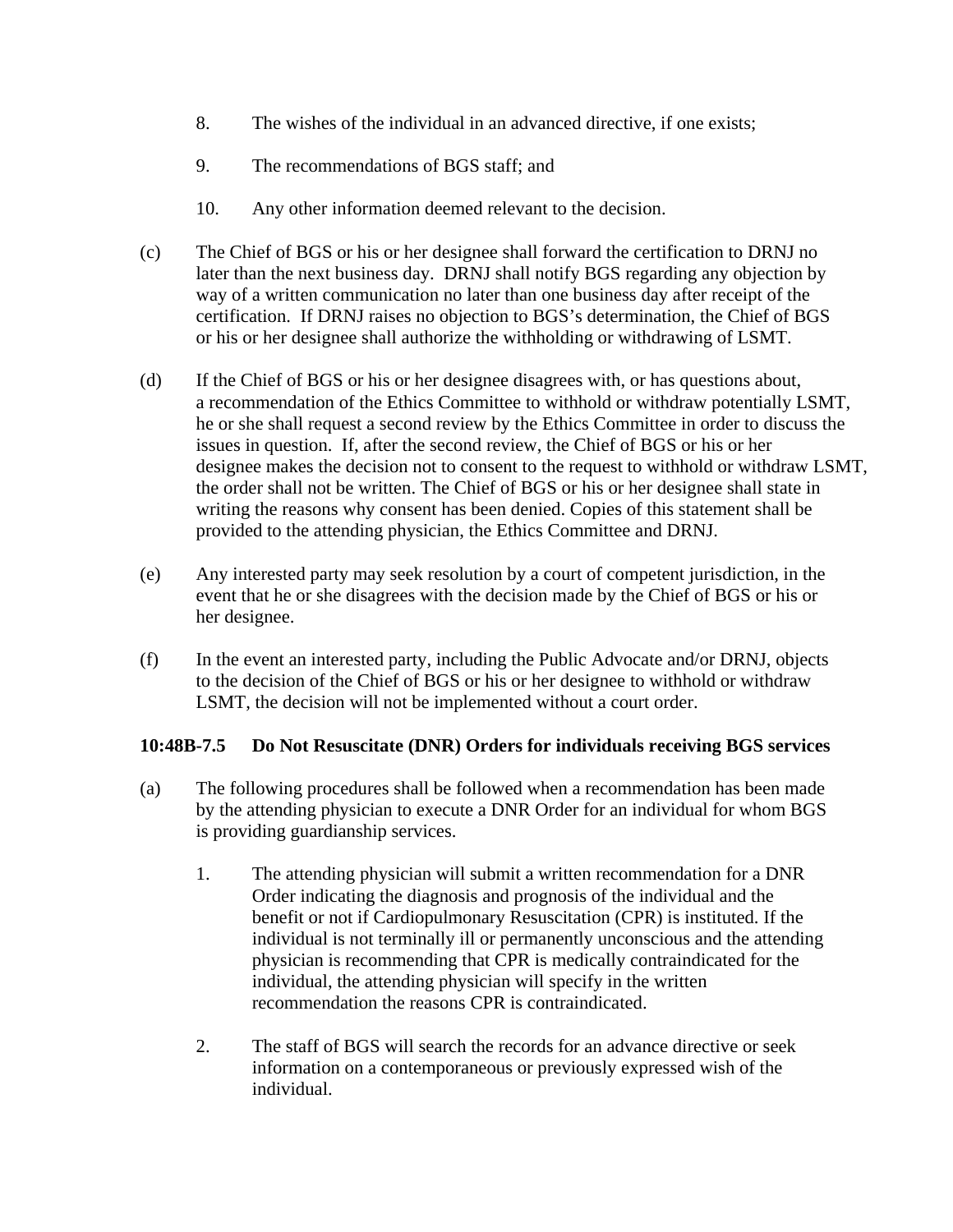- 3. A second treating physician will indicate in writing his or her concurrence with the attending physician's recommendation for a DNR Order.
- 4. The staff of BGS will contact the next of kin or interested persons to establish their perception of the individual's wishes or what is in the best interest of the individual.
- 5. The Chief of BGS, or his or her designee, may request consultation by a recognized Ethics Committee if the BGS staff seeks a recommendation regarding a DNR Order request. The Ethics Committee shall consider the request in accordance with N.J.A.C. 10:48B-7.3(a) 1 iii, except the committee will consider a DNR request.
- 6. If the Chief of BGS or his or her designee concurs with the recommendation for a DNR Order, the Chief or his or her designee shall prepare a certification based upon the following:
	- i. The recommendation of the attending physician, including a diagnosis, prognosis and a medical treatment plan;
	- ii. The concurrence and recommendations of a second treating physician;
	- iii. A brief history of the individual's abilities and description of the progression of the illness;
	- iv. The disposition of any family members or interested parties;
	- v. The observations by the BGS guardian of the individual;
	- vi. The recommended medical treatment support plan to include hospice or palliative care as appropriate; and
	- vii. Any additional information deemed relevant to the decision.
- 7. Once the certification has been completed, the Chief of BGS or his or her designee shall communicate consent to the DNR Order to the attending physician and provide DRNJ with a copy of the certification no later than the next business day.
- 8. If an emergent request for a DNR Order is made by the attending physician and the Chief of BGS, or his or her designee, agrees with the request and concurs that the request meets the requirements of this chapter, consent will be given to the physician to enter a DNR order.